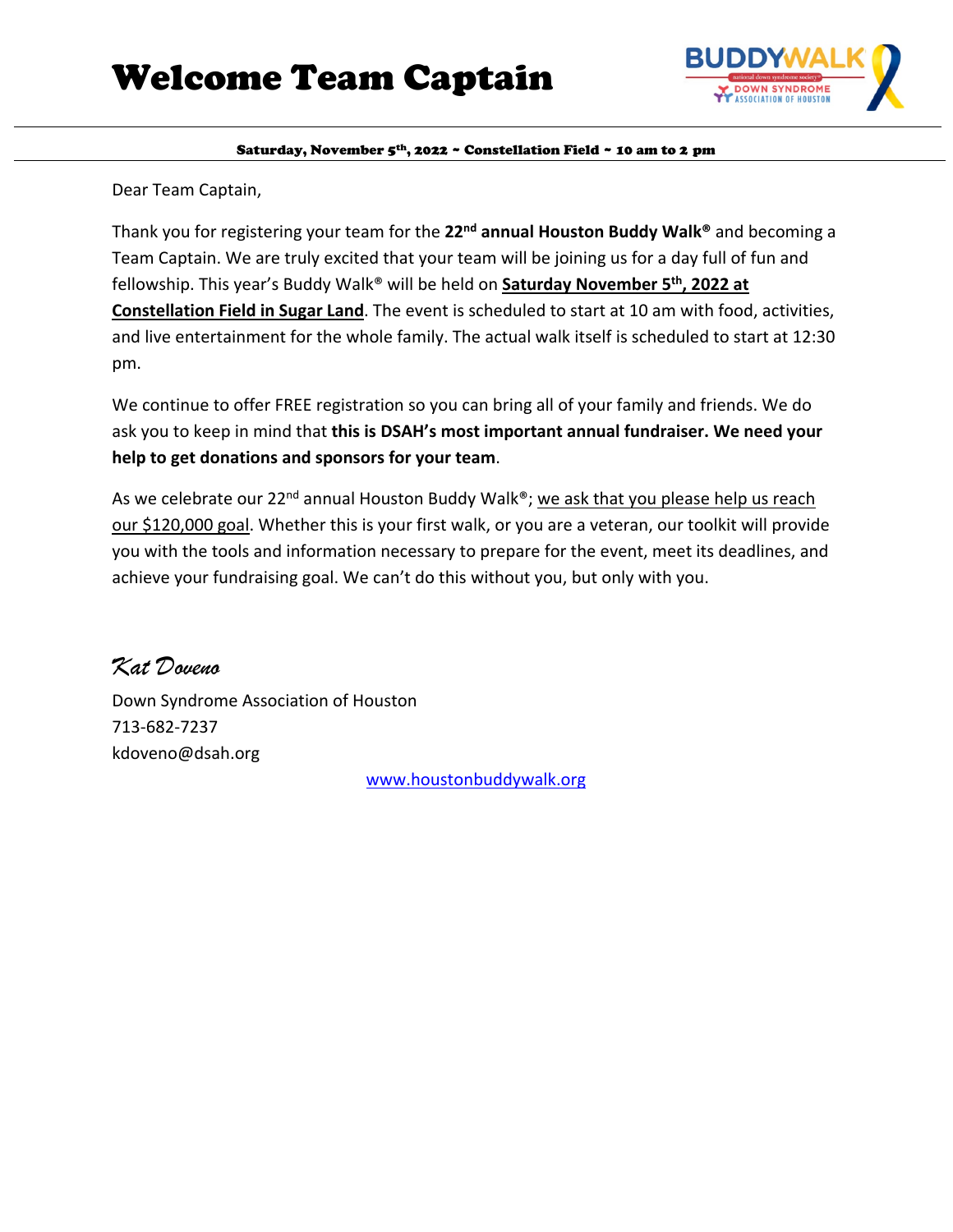

# **Buddy Walk Fact Sheet**

**What:** Since 1995, the Buddy Walk<sup>®</sup> has become the premier advocacy event for Down syndrome in the United States. It is also the world's most widely recognized public awareness program for the Down syndrome community.

# **When:**

This year's Buddy Walk<sup>®</sup> will be held on Saturday, November 5<sup>th</sup>, 2022. The fun starts at 10 am, the walk is scheduled for 12:30 pm and the event closes at 2:30 pm.

# **Where:**

The 2022 Buddy Walk® will be held at Constellation Field in Sugar Land.

# **Who:**

Children, young adults and adults with Down syndrome, family, friends, classmates, teachers, healthcare professionals, corporate teams and members of the community- bring a wagon or a stroller and come join many others for a day of fun, food, prizes, and camaraderie!

# **Why:**

The Houston Buddy Walk® is DSAH's signature event and fundraiser, in which more than 3,500 people participated in 2021. The event provides most of the annual funds used for DSAH's many programs and services. Some of the programs the Houston Buddy Walk® funds are our Education for Life Day Program, Coffee & Conversation, Information & Referral Center, Club 21, Community Groups, Congratulations Baby Bags, Socials, Education Workshops, Camp Ability, & more! DSAH programs provide invaluable information, education, and support for the Down syndrome community each and every year. ALL because of your support!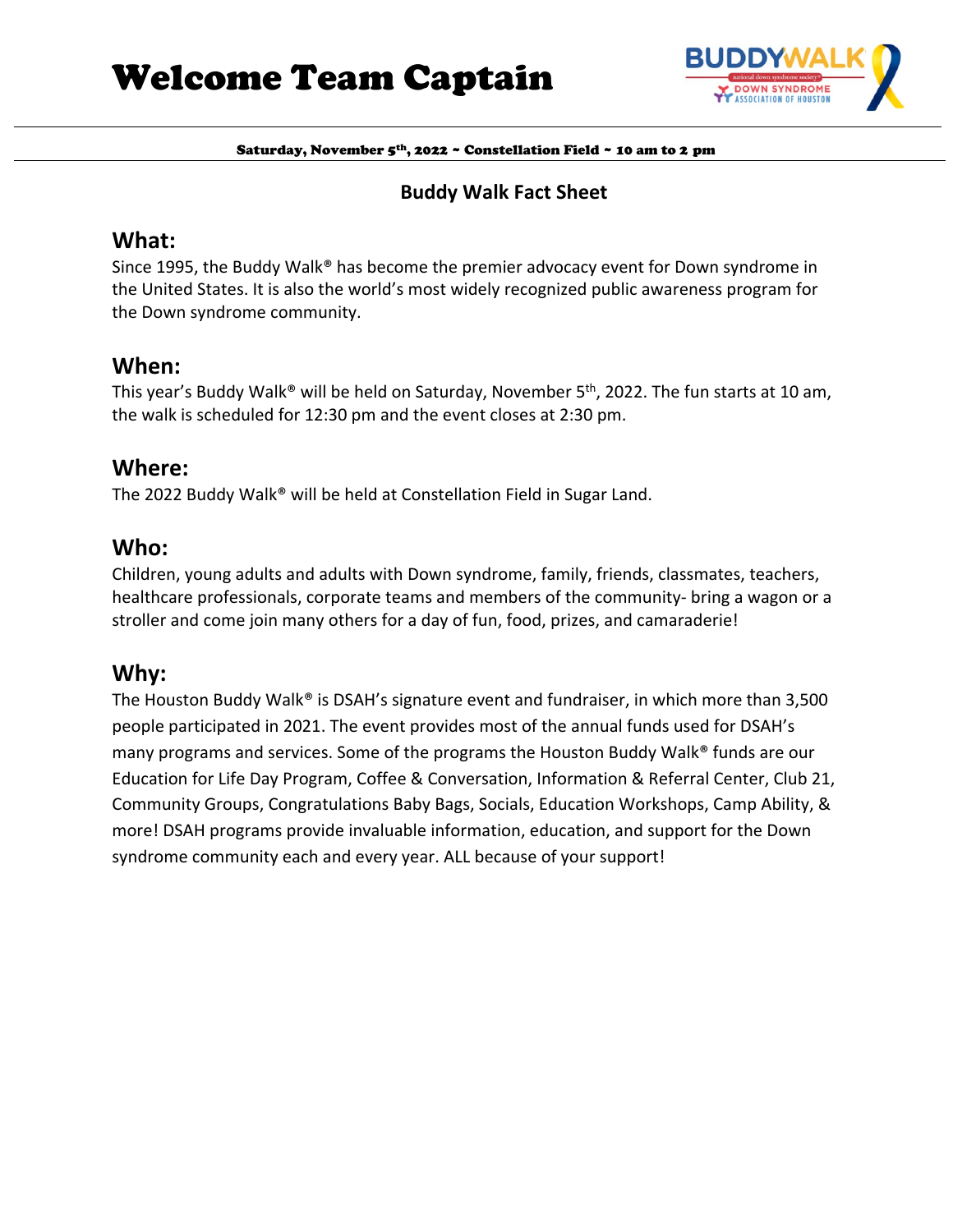# Team Captain To Do List



#### Saturday, November 5th, 2022 ~ Constellation Field ~ 10 am to 2 pm

- **Create your team** 
	- o Create your team fundraising page
	- o Set a team goal
- **Recruit a team of walkers to participate in the Buddy Walk®**
	- o Send out an email asking people to join
	- o Post about Buddy Walk® on your Social Media pages and ask friends to join and or donate to your team
	- o Ask your team members to recruit others
- **Keep in touch**
	- o Send out weekly emails and posts describing your teams progress
	- o Motivate your team with challenges (see fundraising tips)
	- o Send them inspirational stories of your buddy and why you're walking
	- o Send heartfelt emails thanking them for their continued support
	- o Follow up with your team member's fundraising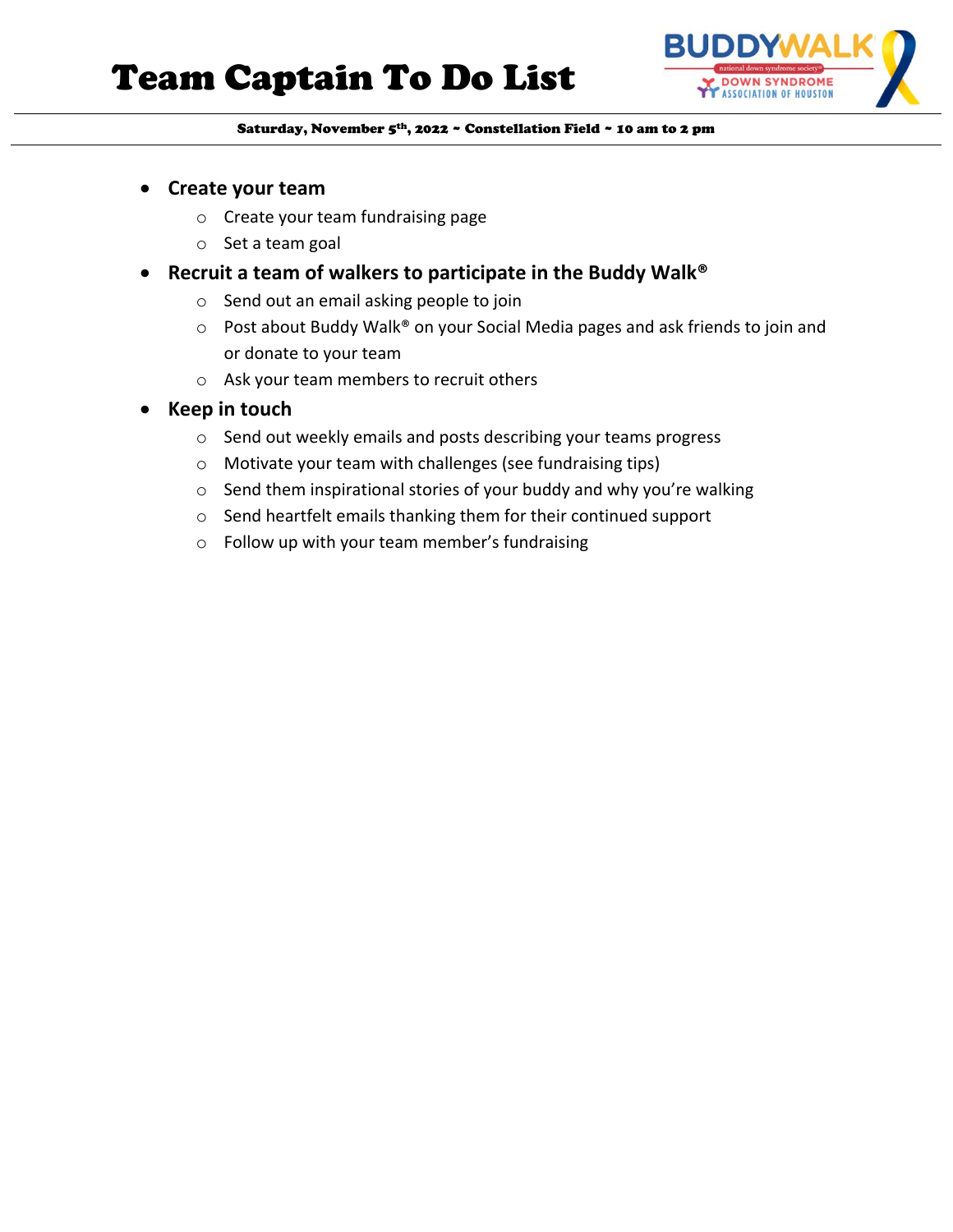# About DSAH



Saturday, November 5<sup>th</sup>, 2022 ~ Constellation Field ~ 10 am to 2 pm

# **About the Down Syndrome Association of Houston**

What is now known as the Down Syndrome Association of Houston (DSAH) was incorporated in 1974. At the time, there was very little information about Down syndrome, so a few mothers decided that a group needed to be formed to provide support to families. The group's mission then was to help educate parents and others about Ds. Soon after, they began meeting at Texas Children's Hospital.

As the organization began to grow, so did the understanding that education was the key to mainstreaming children. The founders would travel around the city visiting churches and schools to educate everyone they could about Ds. The group advocated for infant stimulation programs and early childhood development programs in the schools. When a new baby was born, the hospital would call one of the board members who would then visit with the family.

As the years went by and our membership grew, so did the need for programs directly benefiting individuals with Down syndrome. By 2007 DSAH had partnered with Texas Children's Hospital to open the Down Syndrome Clinic, a facility aimed at ensuring that all children with Down syndrome are receiving the proper medical care and the necessary therapies and opened a Down Syndrome Resource Center with the goal of continuing to expand our programs.

Over the years, programs have included parent support groups, music therapy, craft classes, summer camps and social outings. Currently DSAH focuses on new parentsupport through its"Congratulations!" program, parent and community education through its Empowerment through Education workshop series, and community based events focused on inclusion and empowerment. DSAH also operates a day program for adults with Down syndrome within its Resource Center.

With over 2,000 members, 700 volunteers, and numerous community partners, DSAH is committed to building a society where individuals with Down syndrome are valued, included,and empowered to fulfill their personal goals and aspirations.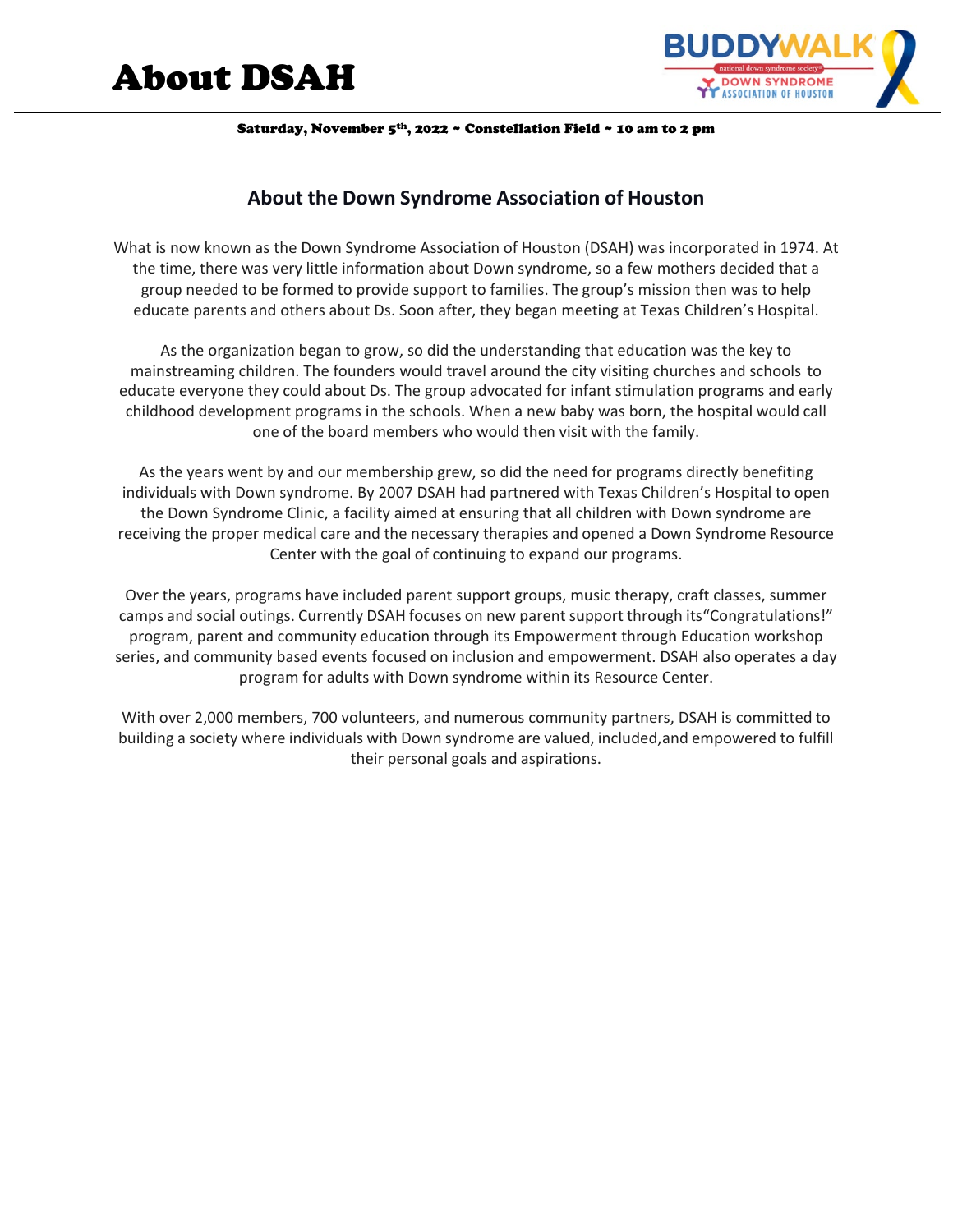

## **Why support the Down Syndrome Association of Houston?**

**The Down Syndrome Association of Houston** (DSAH) is the leading source of Down syndrome-related information, support, and referral assistance for individuals with Down syndrome, their families, and thecommunity professionals throughout the Greater Houston Area.

**Our mission** is to provide lifelong education, support, and resources to individuals with Down syndrome,their families, and the communities they live in.

**We envision** a community where individuals with Down syndrome are valued, included, andempowered to fulfill their personal goals & aspirations.

Each year, DSAH works to strengthen and expand our services to individuals, families, and community partners. Our services can be divided into three core areas: support for individuals with Down syndrome, support for families, and support for an inclusive Greater Houston community.

DSAH depends on donations and fundraisers to provide its programs and services to meet our operational expenses. It is only through the generosity of individuals, corporations, area businesses, and grants that DSAH is able to provide quality programs and services at no cost to the public.

DSAH provides individual, family, and community resources such as Adapted Dance through a partnershipwith the Houston Ballet, Education for Life adult day program, Camp Ability, our Congratulations program for new or expecting parents, workshops, resource center, social events, and much more.

The Down Syndrome Association of Houston is a 501©3 charitable organization. All contributions are100% tax deductible. 97.5% of funds raised at DSAH's Buddy Walk go directly to our mission of serving Greater Houston individuals and families. Your dollars allow families in need access to essential resources as they support their loved ones with Down syndrome from birth through adulthood.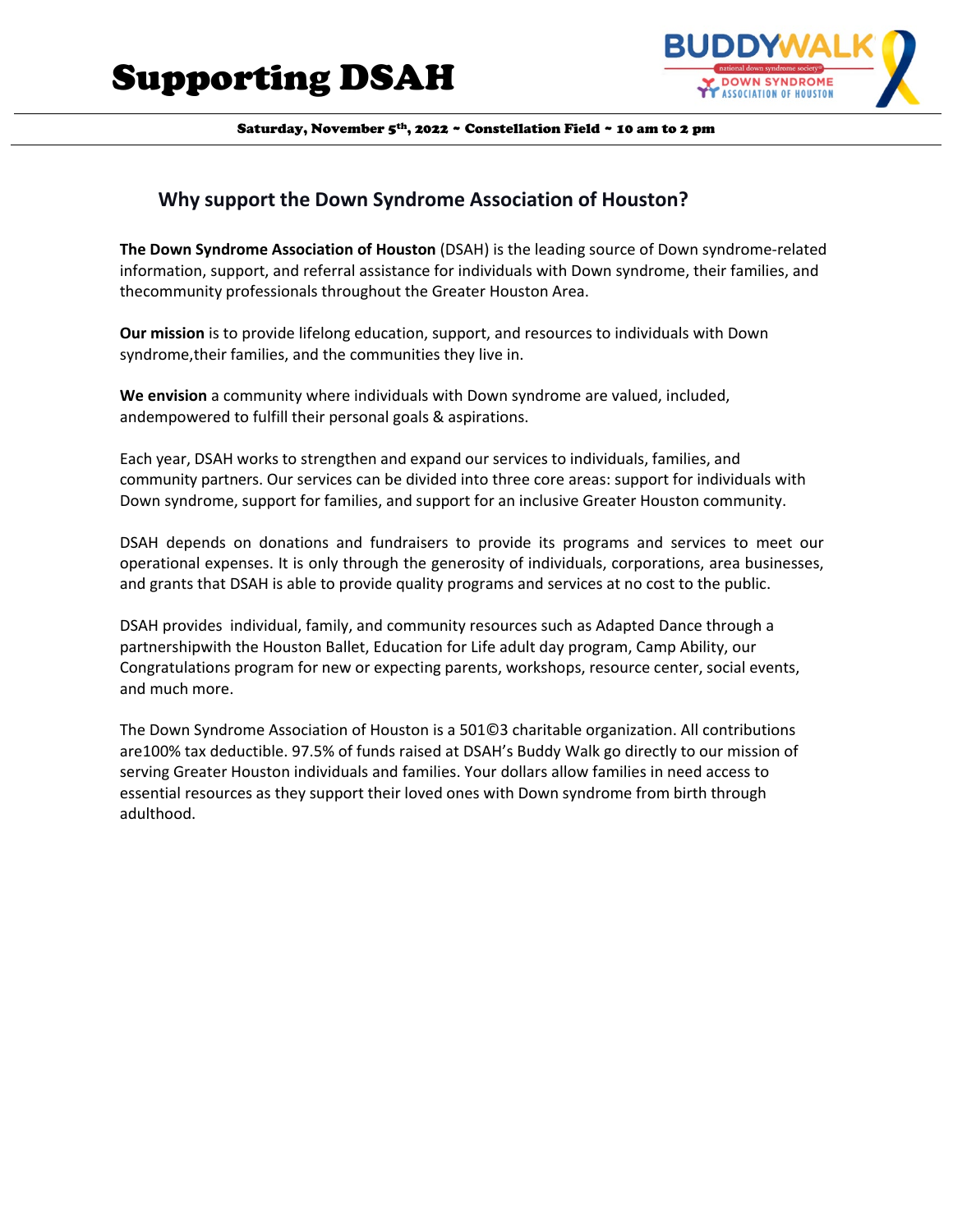

The Down Syndrome Association of Houston couldn't provide the numerous programs and services to our community without your help! Thanks to every single donation and sponsorship, you help us achieve via the Houston Buddy Walk®, DSAH is able to sponsor the following programs.

# **Family Programs**

- Coffee & Conversation
- PG- 13
- Congratulations! Program
- Community Groups
- Education Workshops
- Information and referral assistance for families
- DSAH Resource Center
- Family Retreats
- Buddy Walk
- World Down Syndrome Day
- Pool Parties
- Social Events

# **Individual Programs**

- Adapted Dance
- Club 21
- Education for Life Adult Day Program
- Camp Ability
- Skill Builders
- Lil' Rustlers





- Community support services to help organizations and businesses increase the value they place on individuals with Down syndrome
- Presentations to hospitals, schools, and local businesses
- OBGYN & Genetic Counselors Prenatal Education
- New Parent Packages
- World Down Syndrome Day
- Chevron Houston Marathon
- Partnership with the Houston Ballet

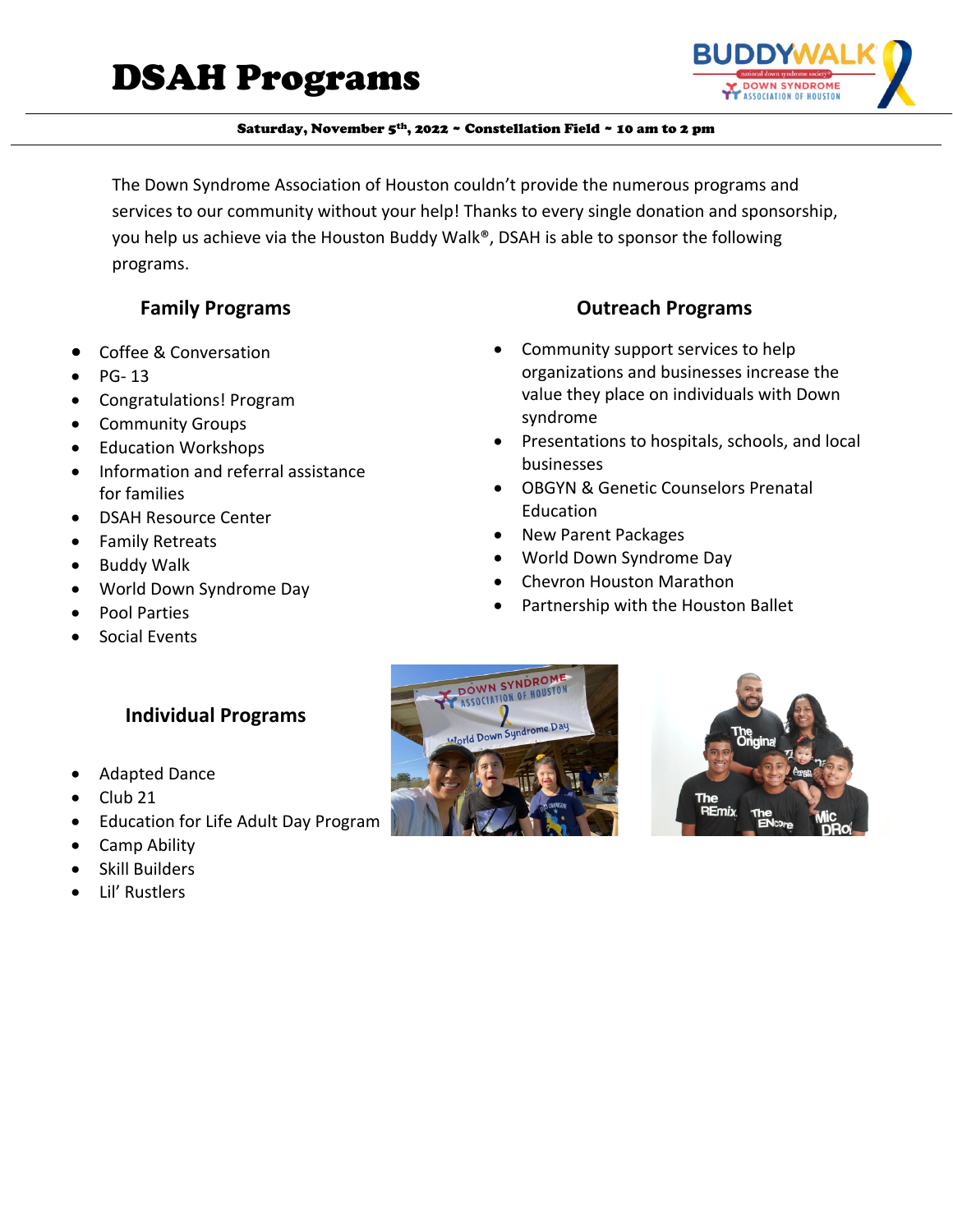

By challenging our community to aim high in their fundraising efforts, DSAH is better able to provide a variety of information, education, support and assistance to individuals with Down syndrome and their families in the Houston area.

| <b>Team Fundraising</b><br><b>Incentives</b><br><b>Raised by October 7th</b> | <b>Platinum</b><br>\$10,000+ | Gold<br>$$7,500+$         | <b>Silver</b><br>$$5,000+$ | <b>Bronze</b><br>$$2,500+$ |
|------------------------------------------------------------------------------|------------------------------|---------------------------|----------------------------|----------------------------|
| Child Featured on 2023<br><b>Buddy Walk Billboard</b>                        | $\mathbf x$                  |                           |                            |                            |
| <b>Team Leads Walk</b>                                                       | $\boldsymbol{\mathsf{x}}$    |                           |                            |                            |
| <b>Commemorative Team</b><br>Photo                                           | $\boldsymbol{\mathsf{x}}$    | x                         |                            |                            |
| Team Sign Along Walk<br>Rout                                                 | $\mathbf x$                  | $\mathbf x$               | $\mathbf x$                |                            |
| <b>Team Plaque</b>                                                           | $\mathbf x$                  | $\mathbf x$               | $\mathbf x$                |                            |
| <b>Reserved Parking Spot</b>                                                 | $\boldsymbol{\mathsf{x}}$    | $\boldsymbol{\mathsf{x}}$ | $\boldsymbol{\mathsf{x}}$  |                            |
| Superstar Sign                                                               | $\mathbf x$                  | $\mathbf x$               | $\mathbf x$                | $\mathbf x$                |
| <b>Reserved Tailgate Spot</b>                                                | $\boldsymbol{\mathsf{x}}$    | $\boldsymbol{\mathsf{x}}$ | $\boldsymbol{\mathsf{x}}$  | $\boldsymbol{\mathsf{x}}$  |
| <b>Team Name Announced</b><br>on Stage                                       | $\boldsymbol{\mathsf{x}}$    | $\mathbf x$               | $\boldsymbol{\mathsf{x}}$  | $\mathbf x$                |
| <b>Free T-Shirt</b>                                                          | 5                            | 3                         | $\overline{2}$             | $\mathbf{1}$               |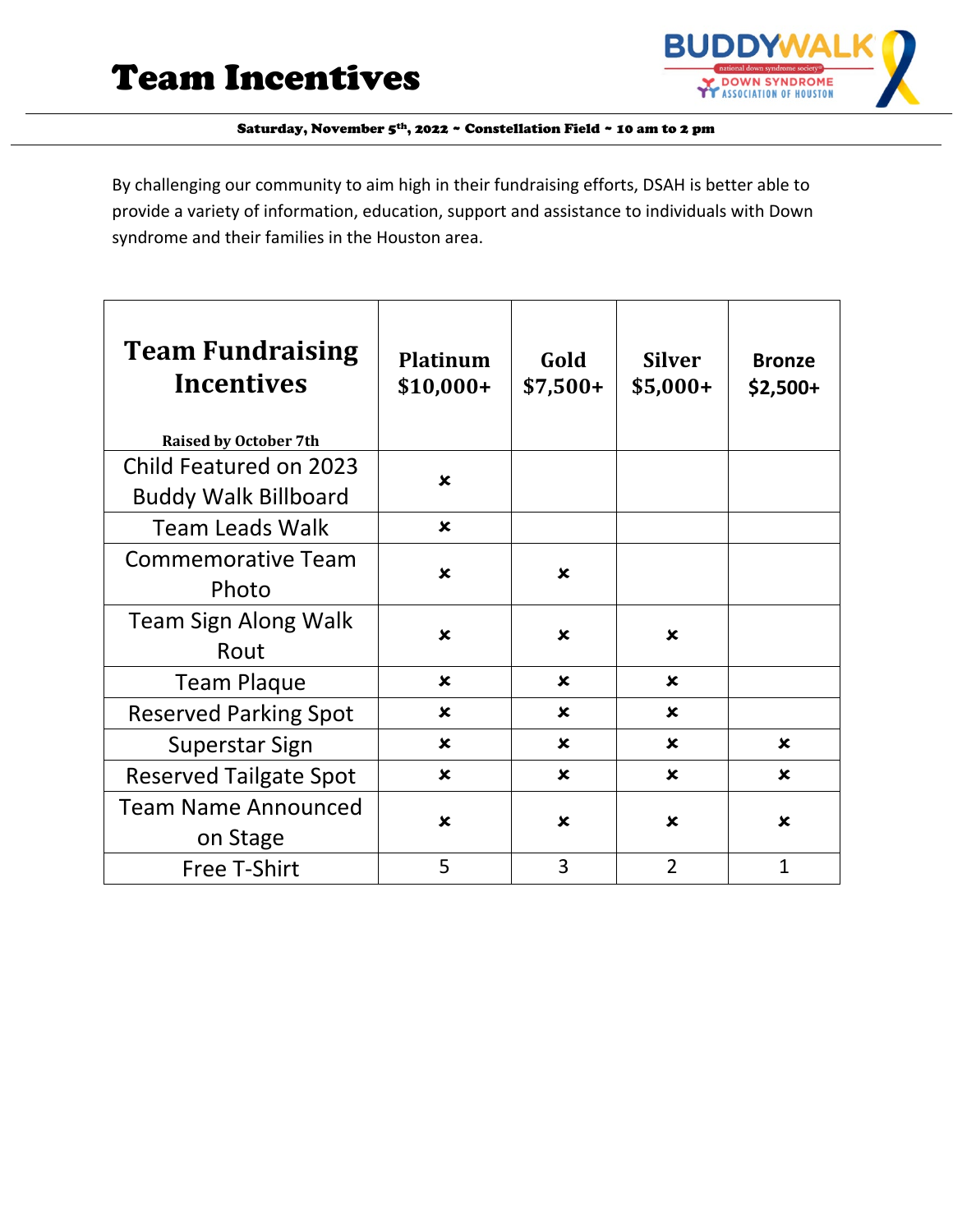



# **Dates to Remember for the 2022 Buddy Walk®**

#### **Team Captain Meetings**

Meetings will be held virtually and in person at the DSAH Resource Center 7115. W Tidwell Bldg K Suite 106 Houston TX 77092 More information to follow.

#### **Important Deadlines:**

10/9: last day to register for a Buddy Walk® t-shirt 10/9: last day for sponsor logos to be submitted 10/9: last day to order Buddy Walk® posters 10/9: last day for team incentive fundraising 10/23: last day for vendor booth request 10/29 & 10/30- T-shirt pickup up at Resource Center 11am to 3pm 10/31 through 11/3- T-shirt pickup up DSAH Resource Center 9am to 3pm

#### **Day of walk t-shirt pickup. Shirts must be picked up by noon at the t-shirt pickup booth. Any shirts not picked up by noon, will be put out to sell.**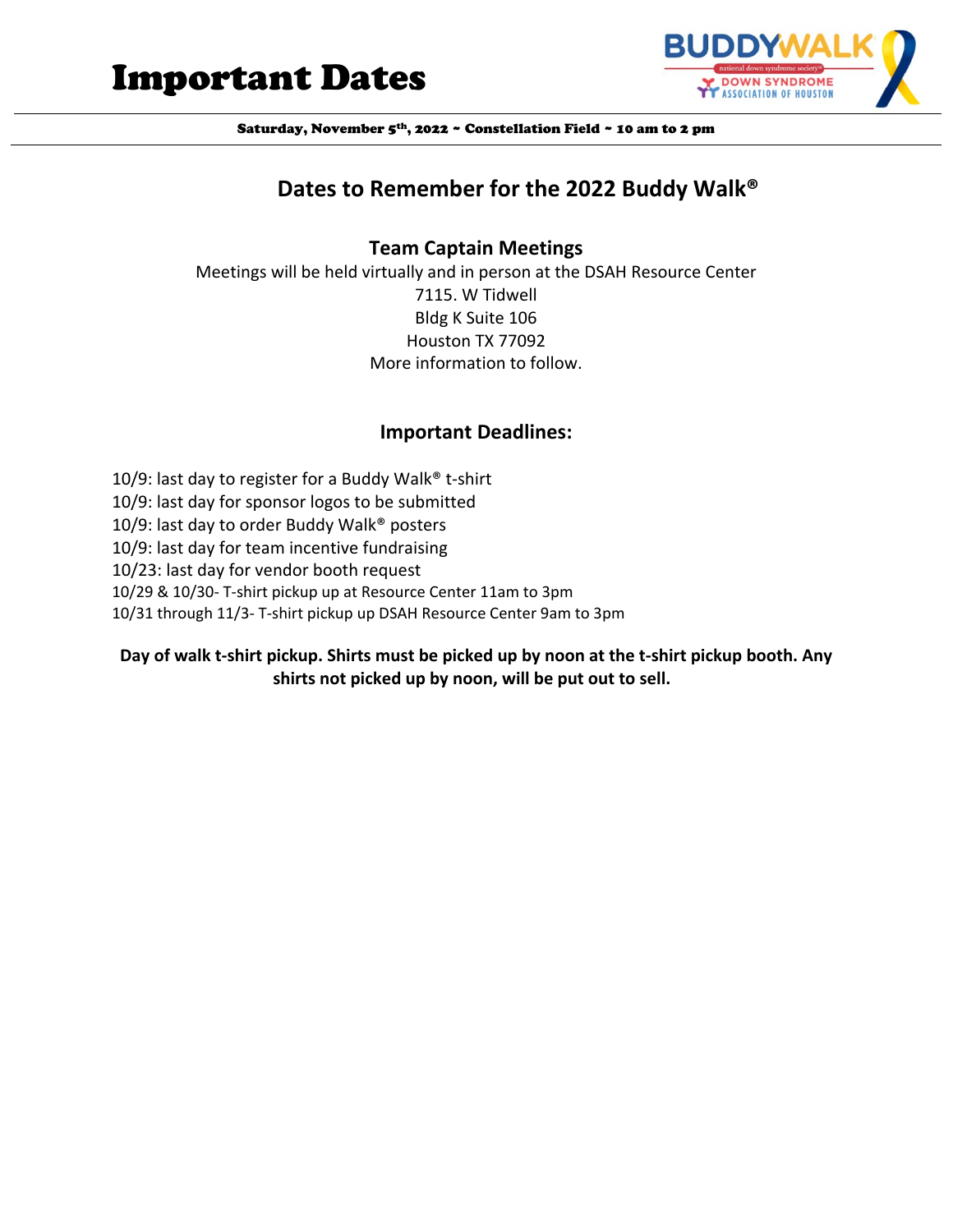# Schedule of Events



Saturday, November 5<sup>th</sup>, 2022 ~ Constellation Field ~ 10 am to 2 pm

# **2022 Buddy Walk® Schedule of Events**

# **10am**

Gates Open

## **10am to 12:00pm**

Live music Vendors Games Resources Food Live performances

# **12:00pm**

DSAH Presentation Top team announced Line up for Walk

# **12:30pm to 2pm**

Walk start

# **1:30pm**

Raffle winners announced

# Thank you for celebrating the 2022 Buddy Walk with DSAH!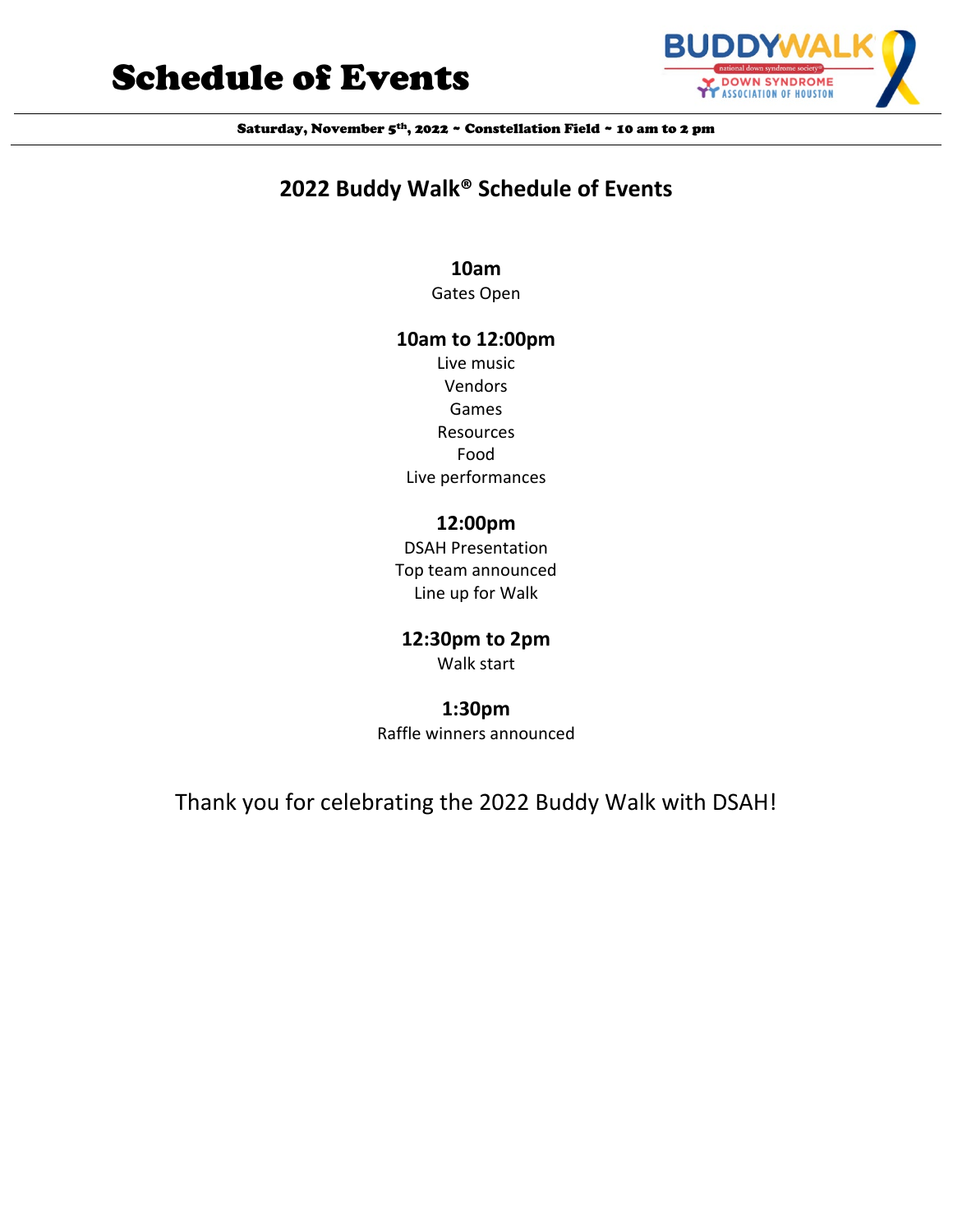

Dear Team Captain,

Enclosed, you will find sponsorship opportunities for the **22nd Annual Buddy Walk®** to help your walk team reach its fundraising goal. Sponsorship opportunities are an excellent way for companies, individuals, and teams to show their support for the Down syndrome community. **This year's HoustonBuddy Walk® will again take place on Saturday, November 5, 2022, at Constellation Field in Sugar Land from 10:00 am-2:00 pm.**

Please read all the sponsorship packages and benefits. If a donor wants the sponsor benefits, DSAH must receive a completed sponsorship form from the donor or the team captain. The payment may be entered online under your team name or sent via check to our office.

Down Syndrome Association of Houston; 7115 W. Tidwell, Bldg. K/Suite 106; Houston, TX 77092

This year, the teams will continue to receive **FULL CREDIT** for all sponsorships secured! This way, your team will have more chances to win some great team prizes and giveaways!

As always, **97.5% of the proceeds from the Houston Buddy Walk® will benefit DSAH,** allowing us to continue providing education, support, and resources to individuals with Down syndrome, their families, and the communities they live in**.** The National Down Syndrome Society receives 2.5% of the proceeds to help support its National Policy Center, which advocates for federal, state, and local policies that positively impact people with Down syndrome across the country.

Your involvement again will help make this year's Buddy Walk® a spectacular celebration! Thank you for your passion, support, and belief in DSAH!

Always feel free to contact Kat Doveno at 713.682.7237 or [kdoveno@dsah.org](mailto:kdoveno@dsah.org) should you have anyquestions or need additional information.

Sincerely,

Glenn Urbach, LMSW DSAH Executive Director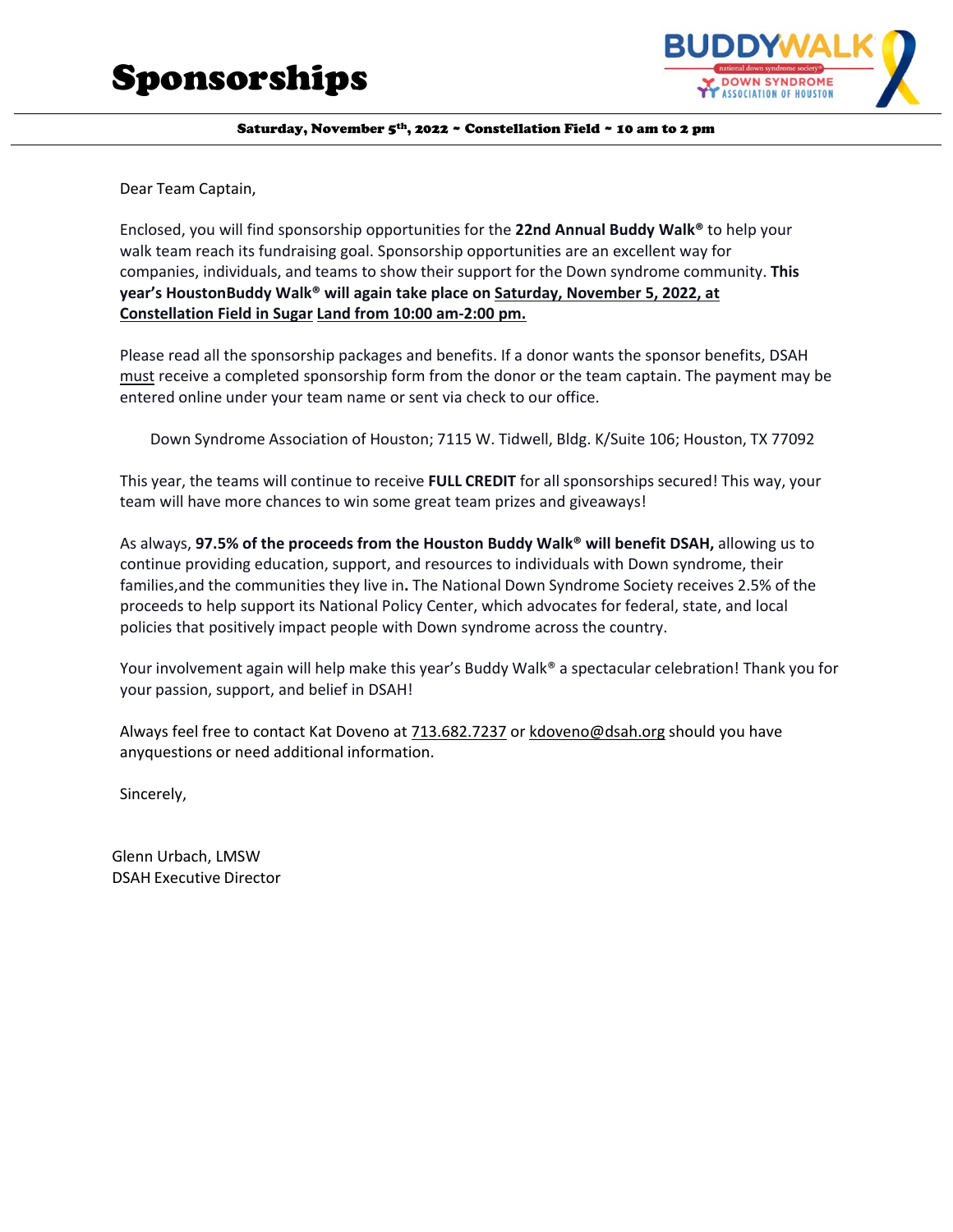

# **EXAMPLE- FIND TEMPLATE ON BUDDY WALK WEBSITE- UNDER THE TEAM CAPTAIN TAB**

DATE

NAME COMPANY'S NAME ADDRESS CITY/STATE/ZIP CODE

Dear NAME,

I am writing to you today to inquire if **COMPANY NAME** would be interested in becoming an official sponsor of the **Down Syndrome Association of Houston (DSAH)** *22nd annual Houston* **Buddy Walk®**. The DSAH Buddy Walk is South Texas' largest Down syndrome awareness event. The DSAH Buddy Walk® attracts over 5,000 participants from all over the Greater Houston area. Children and adults of all ages with Down syndrome, their families, friends, businesses, and others walk a one-mile course while enjoying music, games, dancing, food, and fellowship. This year's Walk will be held on November 5th, 2022, at Constellation Field in Sugar Land.

The proceeds raised from your sponsorship will help DSAH continue **its mission of providing lifelong education, support, and resource-based programs to individuals with Down syndrome, their families, and the communities in which they live.** *At DSAH, we believe that all children and adults with Down syndrome should be able to lead lives infused with hope, promise, and opportunity and for families to be supported, understood, and embraced.* We envision a Greater Houston community where individuals with Down syndrome are valued, included, and empowered to fulfill their life's goals and aspirations.

**COMPANY NAME** can play a vital role in DSAH's efforts to raise awareness of Down syndrome and help educate our community on how we are all *More Alike than Different*. You can show your commitment to your customers, employees, and our community by sponsoring the 22nd annual Houston Buddy Walk<sup>®</sup>. Businesses that decide to become a Buddy Walk<sup>®</sup> will also be given a complimentary 10X10 vendor's table at the Walk itself.

I've enclosed a sponsorship form listing the various levels, incentives, and perks for you to complete and email back to buddywalk@dsah.org. If you cannot be a sponsor, please consider purchasing a 10X10 vendor's table for \$100 or a 10X20 table for \$150, or consider donating to our silent auction. We appreciate any help you and **COMPANY NAME** can give and any support you can show the Down syndrome community.

If you need more information, please call **713-682-7237** or email DSAH Executive Director Glenn Urbach at **glenn.urbach@dsah.org**.

Thank you for your time and consideration,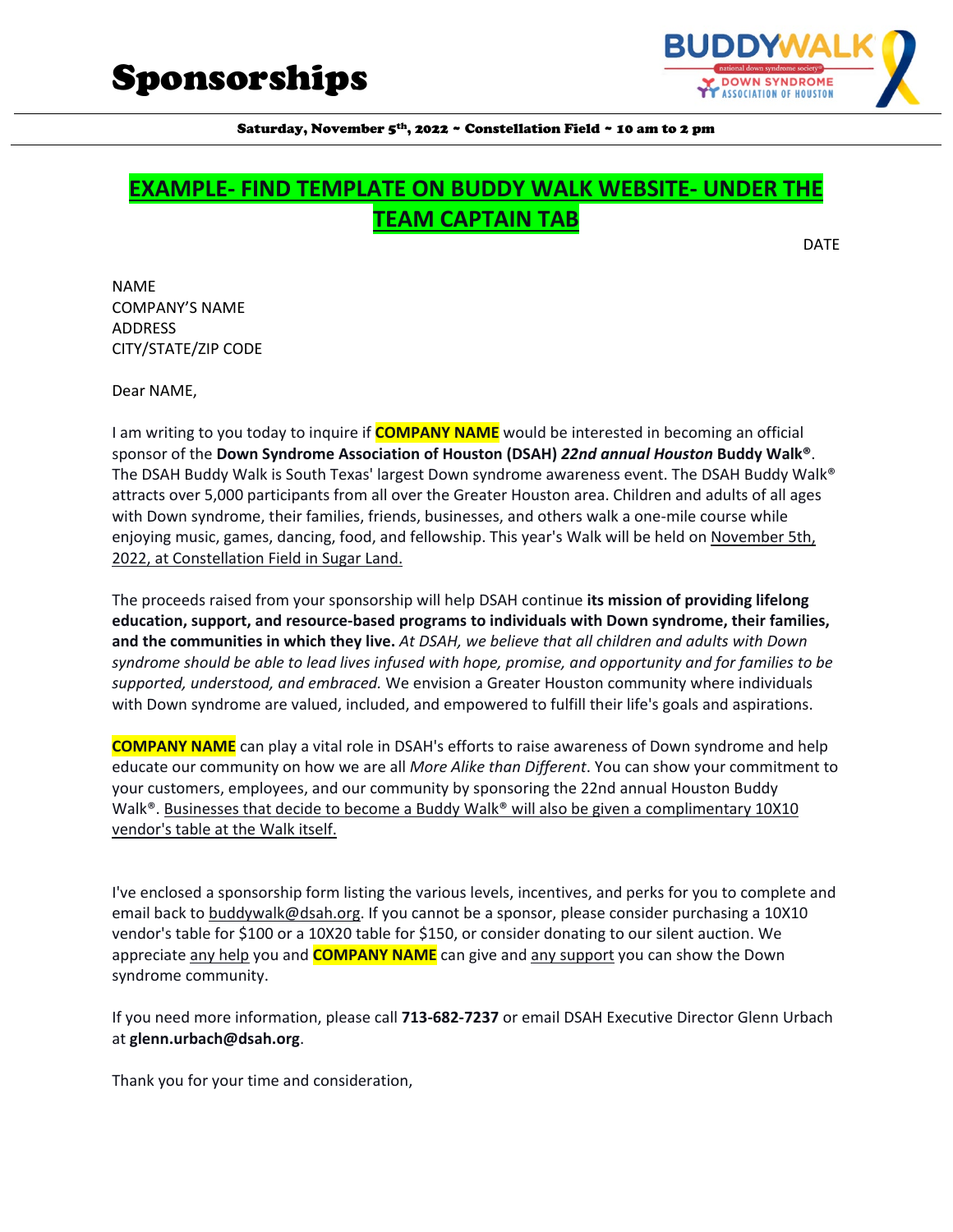Sponsorship Form



Saturday, November 5th, 2022 ~ Constellation Field ~ 10 am to 2 pm

# **2022 Houston Buddy Walk® Sponsorship Commitment Form**

|                                                                                                                                                                                                                                                                                                                                                                                                                                                                                                                    | <b>Friend Sponsor: \$500</b>                                                                                                                                                                                                                                                                                                                                                                                                                                                          |                                                                                                                                                                                                                                                                                                                                                                                                                |
|--------------------------------------------------------------------------------------------------------------------------------------------------------------------------------------------------------------------------------------------------------------------------------------------------------------------------------------------------------------------------------------------------------------------------------------------------------------------------------------------------------------------|---------------------------------------------------------------------------------------------------------------------------------------------------------------------------------------------------------------------------------------------------------------------------------------------------------------------------------------------------------------------------------------------------------------------------------------------------------------------------------------|----------------------------------------------------------------------------------------------------------------------------------------------------------------------------------------------------------------------------------------------------------------------------------------------------------------------------------------------------------------------------------------------------------------|
| Contact Name: Name: Name and South Assembly Management of the Management of the Management of the Management of the Management of the Management of the Management of the Management of the Management of the Management of th<br>Mailing Address: National Address: National Address: National Address: National Address: National Address: National Address: National Address: National Address: National Address: National Address: National Address: Nationa                                                   |                                                                                                                                                                                                                                                                                                                                                                                                                                                                                       | •1 Free Buddy Walk® Shirt<br>. Name placement on Buddy Walk® shirt<br>• Name listed on Social Media<br>• Name listed on Buddy Walk® website                                                                                                                                                                                                                                                                    |
|                                                                                                                                                                                                                                                                                                                                                                                                                                                                                                                    |                                                                                                                                                                                                                                                                                                                                                                                                                                                                                       | <b>Buddy Sponsor: \$1,000</b>                                                                                                                                                                                                                                                                                                                                                                                  |
|                                                                                                                                                                                                                                                                                                                                                                                                                                                                                                                    | •2 Free Buddy Walk® Shirts<br>. Name placement on Buddy Walk® shirt<br>• Name listed on Social Media                                                                                                                                                                                                                                                                                                                                                                                  |                                                                                                                                                                                                                                                                                                                                                                                                                |
|                                                                                                                                                                                                                                                                                                                                                                                                                                                                                                                    |                                                                                                                                                                                                                                                                                                                                                                                                                                                                                       | • Name listed on Buddy Walk <sup>®</sup> website<br>• Single vendor spot at walk                                                                                                                                                                                                                                                                                                                               |
|                                                                                                                                                                                                                                                                                                                                                                                                                                                                                                                    | <b>Bronze Sponsor: \$2,500</b>                                                                                                                                                                                                                                                                                                                                                                                                                                                        |                                                                                                                                                                                                                                                                                                                                                                                                                |
| Buddy Walk <sup>®</sup> Shirt sizes and quantity: ______ S_____M_____L ______XL_____2XL<br>ALL LOGOS MUST BE SUBMITTED BY OCTOBER, 9 <sup>TH</sup> , 2022                                                                                                                                                                                                                                                                                                                                                          | •4 Free Buddy Walk® Shirts<br>• Logo placement on Buddy Walk® shirt<br>• Logo listed on Social Media<br>• Logo listed on Buddy Walk® website<br>with hyperlink to company website<br>. Recognition on day of the event<br>•Recognition along walk route                                                                                                                                                                                                                               |                                                                                                                                                                                                                                                                                                                                                                                                                |
| <b>Payment Options:</b><br>(1) Check made payable to DSAH mailed to<br>7115 W. Tidwell Rd, Bldg K Ste 106, Houston, TX 77092<br>(2) By Credit Card by visiting                                                                                                                                                                                                                                                                                                                                                     |                                                                                                                                                                                                                                                                                                                                                                                                                                                                                       |                                                                                                                                                                                                                                                                                                                                                                                                                |
| www.houstonbuddywalk.org                                                                                                                                                                                                                                                                                                                                                                                                                                                                                           |                                                                                                                                                                                                                                                                                                                                                                                                                                                                                       | • Single vendor spot at walk                                                                                                                                                                                                                                                                                                                                                                                   |
| <b>Presenting Sponsor: \$20,000</b>                                                                                                                                                                                                                                                                                                                                                                                                                                                                                | <b>Gold Sponsor: \$15,000</b>                                                                                                                                                                                                                                                                                                                                                                                                                                                         | Silver Sponsor: \$5,000                                                                                                                                                                                                                                                                                                                                                                                        |
| • Naming rights to event<br>. Top logo placement on Buddy Walk®<br>shirt<br>• Logo listed on Social Media<br>• Logo listed on Buddy Walk® website<br>with hyperlink to company website<br>•10 Free Buddy Walk® Shirts<br>• Recognition on day of the event<br>•Recognition along walk rout<br>• Logo included on event banner<br>. Opportunity for promotional items in<br>Team Captain goodie bag<br>. Priority Double vendor spot at walk<br>•Opportunity to speak before the walk<br>• Cheer station along rout | •8 Free Buddy Walk® Shirts<br>• Prime logo placement on Buddy<br>Walk <sup>®</sup> shirt<br>• Logo listed on Social Media<br>• Logo listed on Buddy Walk <sup>®</sup> website<br>with hyperlink to company website<br>• Recognition on day of the event<br>•Recognition along walk rout<br>• Logo included on event banner<br>. Opportunity for promotional items<br>in Team Captain goodie bag<br>• Priority Double vendor spot at walk<br>. Opportunity to speak before the<br>walk | •5 Free Buddy Walk® Shirts<br>• Logo placement on Buddy<br>Walk <sup>®</sup> shirt<br>• Logo listed on Social Media<br>• Logo listed on Buddy Walk®<br>website with hyperlink to<br>company website<br>•Recognition on day of the event<br>•Recognition along walk rout<br>• Logo included on event banner<br>• Opportunity for promotional<br>items in Team Captain goodie bag<br>•Double vendor spot at walk |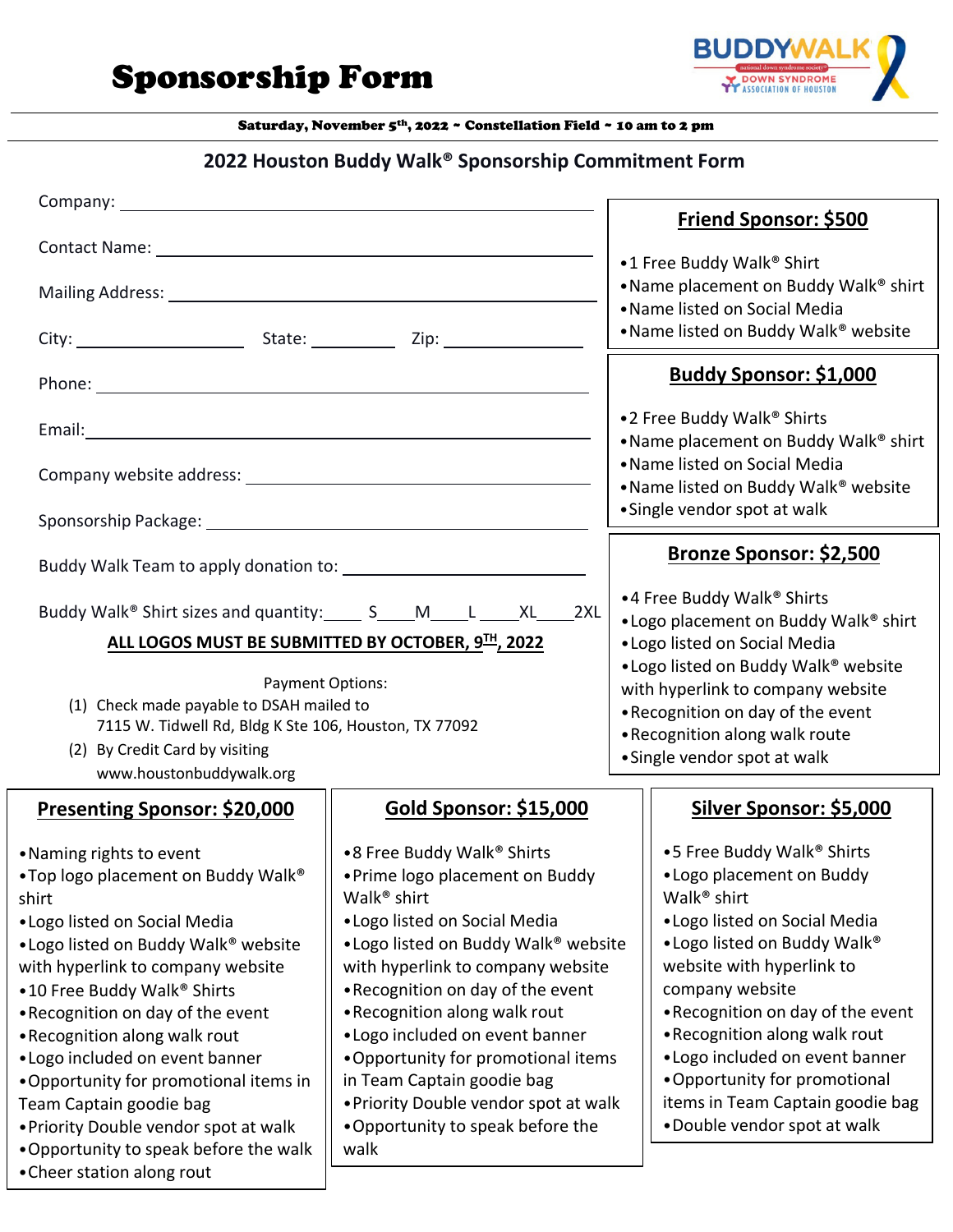# Fundraising Tips



Saturday, November 5th, 2022 ~ Constellation Field ~ 10 am to 2 pm

#### **How can I get donations for my team?**

Remember that people give to people they know, so don't be afraid to ask. This is a great way to **CELEBRATE Down syndrome** and to promote acceptance and inclusion of people with Down syndrome.

There are three ways in which you can raise money:

- 1. Individual Fundraising
- 2. Team Fundraising
- 3. Online Fundraising

To be the most effective in reaching your fundraising goal, you should try to use all of these methods, and remember to start as early as you can! It is best to spread the fundraising activities over a period of time and dedicate your personal or team fundraising effort to an individual with Down syndrome. Putting a face with the cause helps donors realize the impact!

When you are ready to fundraise, remember to arm yourself with facts about Down syndrome.

- 1. More than 400,000 people in the United States have Down syndrome.
- 2. One in every 700 babies born in the United States is born with Down syndrome.
- 3. Individuals can be of any age, ethnicity, or socio-economic level.
- 4. Down syndrome is a genetic condition, and is not a hereditary illness.

Along with the National Down Syndrome Society, the Down Syndrome Association of Houston promotes awareness and inclusion for people with Down syndrome and raise funds for local and national education, research, and advocacy programs.

- Be enthusiastic about your participation, whether asking for a donation or for someone to join your team. Your enthusiasm will be contagious and others will want to support you.
- Remember to ask your donors if their companies have a matching gift program, you can easily double your fundraising through matching donations.
- Once fundraising begins, remember to say **"Thank You"!**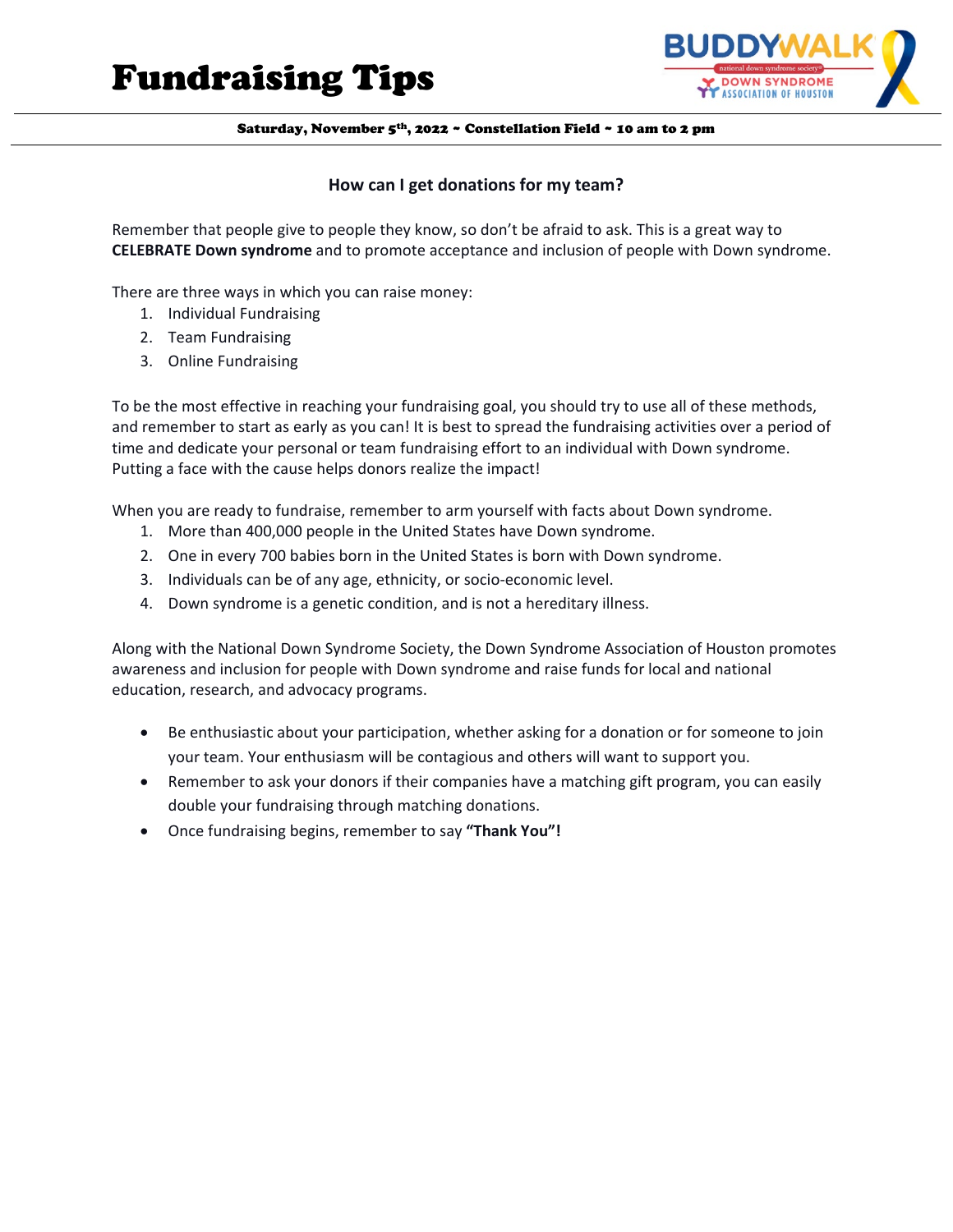

#### **24 Ways to Raise Donations for Your DSAH Buddy Walk Team**

The most effective way to raise money for the *2022 Houston Buddy Walk®* is to… ASK! Have fun with the fundraising and get creative. To raise \$100, you can ask ten of your friends for \$10 each or try any of these tried and true ways to hit your personal fundraising goal.

**1. Email Your Friends and Family –** Send emails to everyone you know using your personal fundraising page (your team captain will tell you how)

**2. The Mighty Pen –** Try sending a letter in the mail to friends, family, business associates, or vendors, asking for their support. Let them know why you are raising money for the Down Syndrome Association of Houston. If you have a personal connection, share your story. Don't forget to send a thank-you note to people who donate.

**3. Use incentives to encourage your team to raise money**: i.e. gift cards, artwork, gas cards, etc.

**4. One-a-Day –** Take your one-a-day vitamin and make your one-a-day ask! Each day ask a different person to contribute. If you get four \$25 gifts, you will have raised \$100 in less than a week. Did you know the main reason people don't donate is because they were never asked?

**5. Make and sell Buddy Walk® Ribbons and T-Shirts**

**6. Kid-Sitter/Pet-Sitter –** Do your neighbor a favor… all in the name of raising money for a good cause! Ask for a donation to take care of a neighbor's pet while they are away. Put the money you earn towards your fundraising efforts. Or… offer to watch the neighbor's kids so they can go on a date. Your "kidsitting" money will put you a step closer towards your fundraising goal.

**7. Clean House –** It's said one person's junk is another's treasure! Put that philosophy into motion by cleaning out your garage or home and holding a yard sale. Instead of asking people to pay for the goods, ask them to donate to your *Buddy Walk®* team!

**8. Pin It Up –** Post your team's fundraising web page URL on the bulletin board or in the newsletter at church or temple, in the office, at the gym, or at school. Make sure to highlight your name, phone number, and email address. Don't forget to tell them why you are participating in the *Buddy Walk®*. Personal stories equal more contributions!

**9. Think about the friends you've donated to (for walks, fundraisers, etc.) –** It's their turn to support you. Reach out to them.

**10. Talk It Up –** Make your meetings work for you! Ask for a few minutes on the agenda of any meetings you attend. Explain why you are participating in the *Buddy Walk®* and ask for everyone's support. Even small contributions will push you closer to your fundraising goal. If you are dedicating your efforts to a certain initiative, tell that story.

**11. Celebrate –** You love the birthday cake and ice cream but don't really need anything else? Here's an idea to put those gift-givers to work fundraising! Tell your family and friends that you would like them to donate to your *Buddy Walk® Team* instead of a traditional gift. You'll feel good… and they will, too!

**12. Don't Miss an Opportunity –** Change the recording on your voicemail to mention the *Buddy Walk®* and how callers can donate. Then, when you call people back, ask them to sponsor you. Ask for support in your signature line on emails you send out. Be sure to include your fundraising page link in your signature so it will be easy for them to donate.

### **13. Ask 10 people for \$10**

**14. Host a party-dinner party-wine & cheese party-pool party-board game-Bingo Night**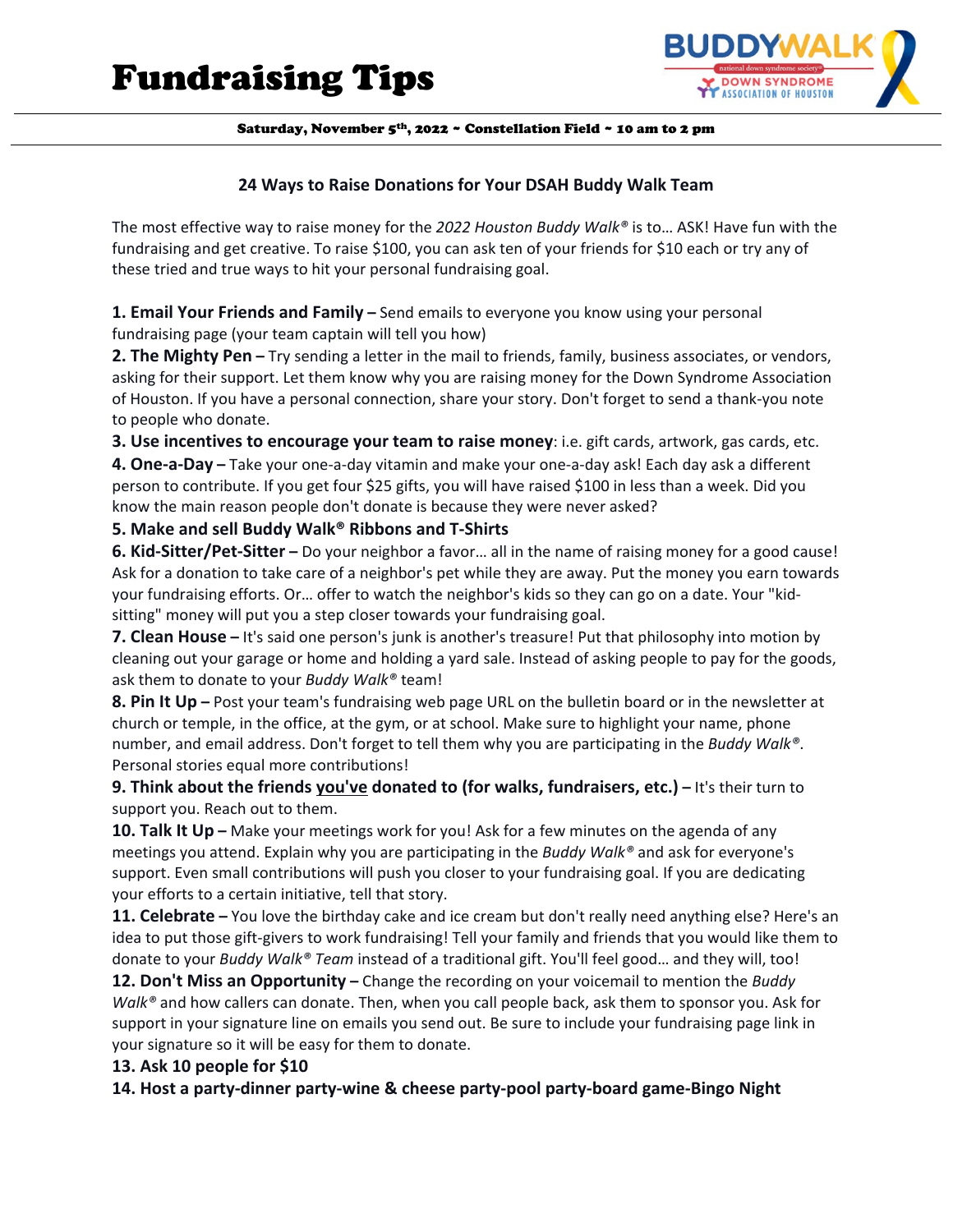

- **15. Ask 5-10 people to save their change for 100 days**
- **16. Post a Facebook Donate Now Feature for your friends to donate to DSAH**
- **17**. **Keep a donation cup or dish on your desk**
- **18**. **Coordinate a casual dress day at work**
- **19**. **Hold an Ugly Tie/Ugly Earring Contest at your work/school. Whoever gets the most**
- **"votes" (donations) wins a prize**
- **20**. **Have a girl's night in/guys' night in and ask for a cover charge (donations)**
- **21**. **Have a bake or garage sale**
- **22**. **Sell 50/50 raffle tickets (winner takes 50%/50% to your Buddy Walk® Team)**
- **23. Host a wine tasting party**
- **24. Dimes for Down Syndrome: 1 roll of dimes = \$5**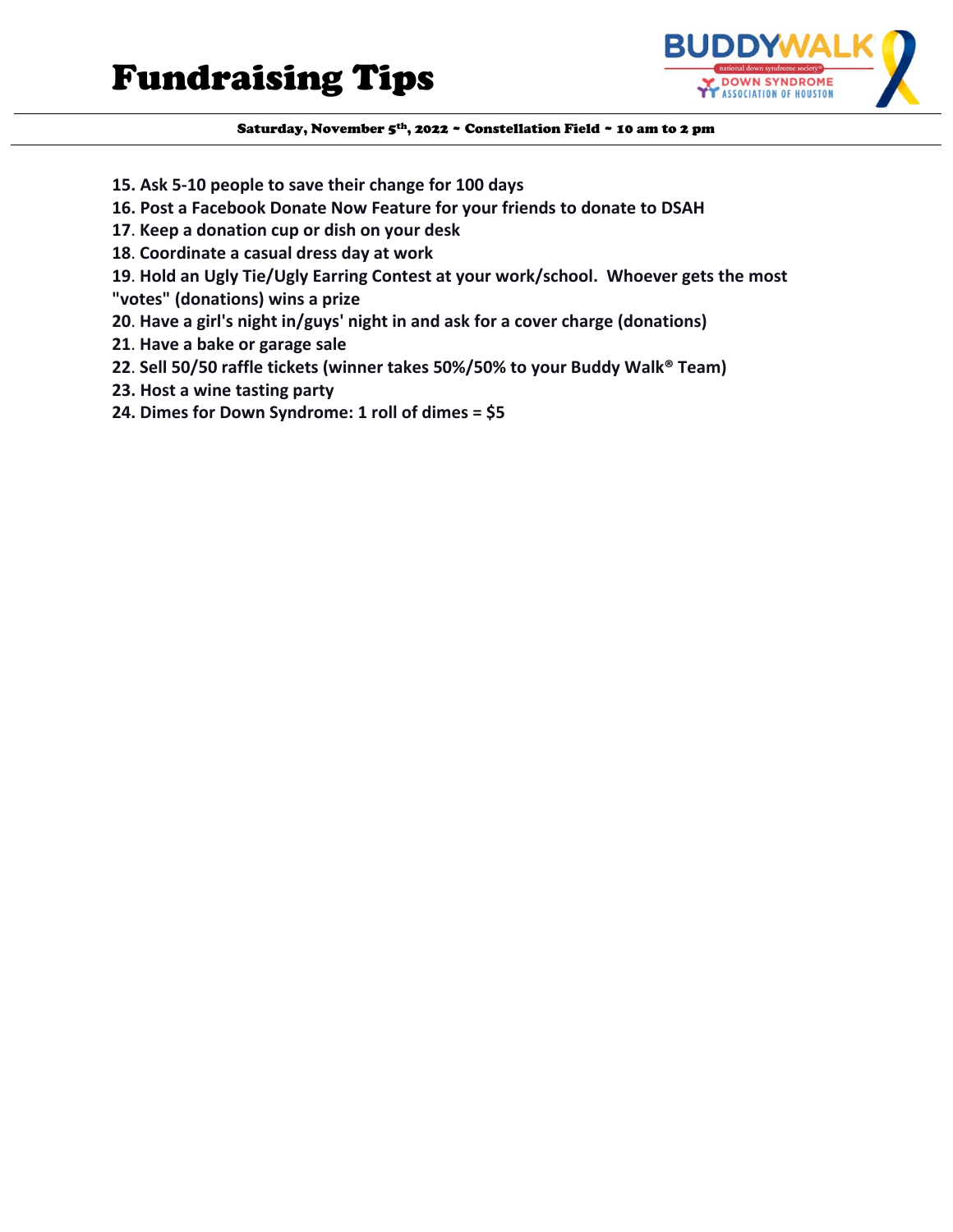Frequently Asked Questions



Saturday, November 5<sup>th</sup>, 2022 ~ Constellation Field ~ 10 am to 2 pm

# **Q: What do I do with donation checks?**

A: All checks must be made out to The Down Syndrome Association of Houston or DSAH, and the Buddy Walk Team must be written on the memo line. Checks are to be mailed in to the DSAH Resource Center:

> Down Syndrome Association of Houston (Insert Buddy Walk Team Name) 7115. W. Tidwell Rd, Building K/Suite 106 Houston, TX 77092

## **Q: Are donations tax-deductible?**

A: Your gift is tax deductible to the fullest extent allowed by the law. The Down Syndrome Association of Houston is a registered 501(C) (3) organization. Our tax id number is 23-7203655

## **Q: How many people can walk on my team?**

A: As many or as little you would like to invite.

# **Q: Can I set up a virtual team?**

A: Yes. You and your team do not have to attend the actual Walk in order form a team and raise funds for DSAH.

# **Q: Should I register my kids?**

A: Yes. Please register everyone who will be attending (even toddlers in strollers) as this helps us plan for the day of the event.

# **Q: Is there a minimum to fundraise?**

A: No, there is no minimum to fundraise, the sky is the limit! We do have a suggested amount of \$1,000 for teams to reach.

# **Q: Does my registration include a free t-shirt?**

A: Free shirts are included with registration **only for the individual with Down syndrome**.

# **Q: How does the rest of my team get t-shirts?**

A: Your team members can opt to register as a Walker with a T-Shirt for \$21.

# **Q: If my team members purchase shirts, how do we get them?**

A: T-shirts will be available for the TEAM CAPTAIN to pick up Saturday October 29<sup>th</sup> and Sunday October 30<sup>th</sup>.

# **Q: Who can pick up the t-shirts?**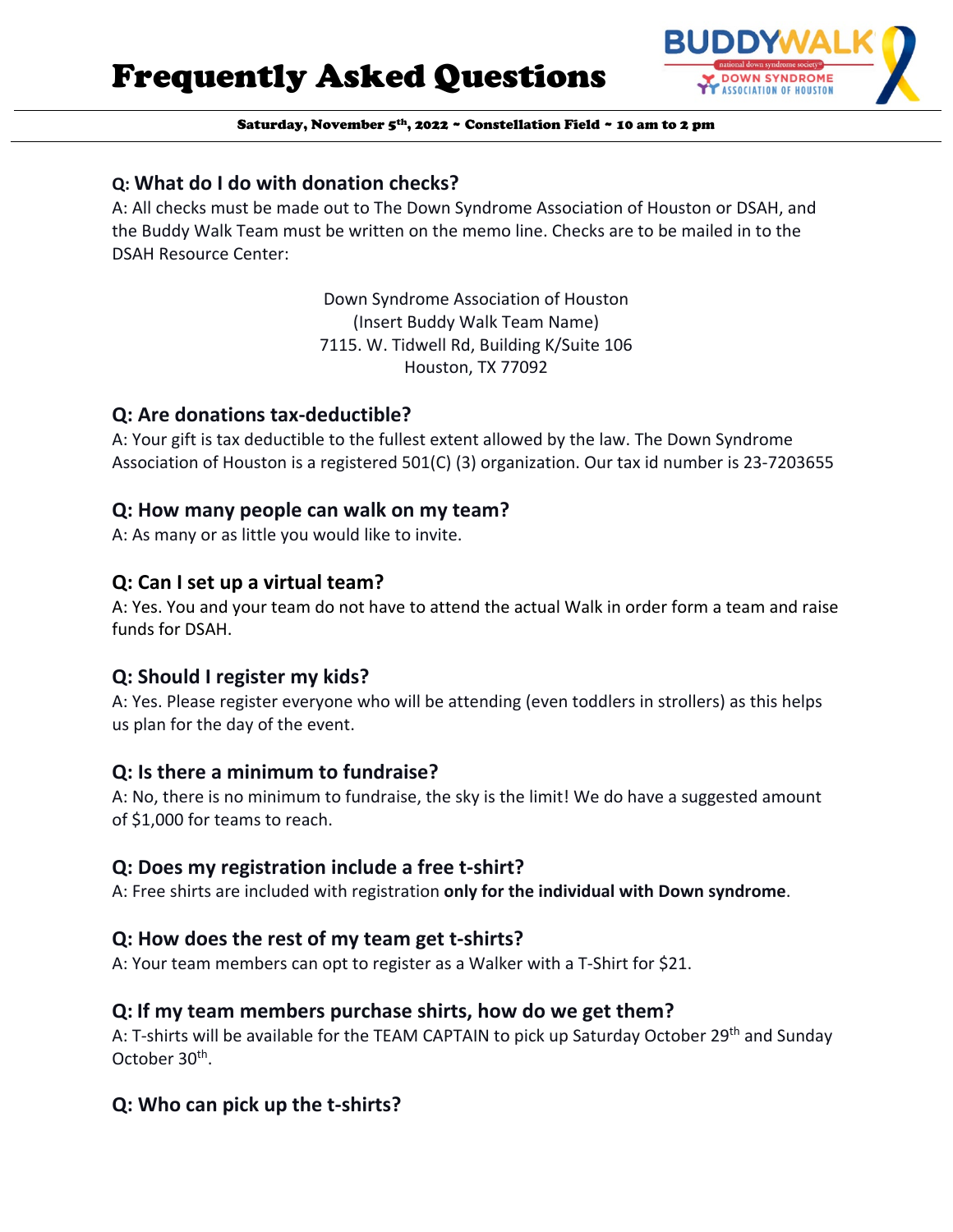# Frequently Asked Questions



Saturday, November 5<sup>th</sup>, 2022 ~ Constellation Field ~ 10 am to 2 pm

A: Team captains can pick them up.

# **Q: What time does the Buddy Walk start?**

A: The walk starts at 10 am.

# **Q: What time does the walk start?**

A: The actual walk is scheduled to start at 12:30 pm.

### **Q: What time is the Buddy Walk over?**

A: The walk ends at 2 pm.

## **Q: Can I bring my own tent and chairs?**

A: No. Tents or chairs are not allowed at Buddy Walk, but you can bring a blanket to sit in the grass if you would like.

## **Q: Can I bring my own refreshments?**

A: No outside drinks or food are allowed.

# **Q: Will there be food available at the event?**

A: Yes, the concession stands will be open at Constellation Field.

# **Q: What if my team wins a Team Incentive or Prize?**

A: Team Captains will be emailed if their team wins an incentive or prize.

# **Q: Will there be medals or ribbons at the end of the walk?**

A: Yes, there will be medals for the walkers with Down syndrome, and ribbons available for the remaining children.

### **Q: What else will be at the event?**

A: There will be vendors, food, face painting, music, balloon artists, a raffle, bounce houses, a playground, live performances, and much more.

# **Q: At what time will the raffle winners be drawn?**

A: Raffle winners will be drawn at 1:30 pm

### **Q: If my team earns a VIP tailgate spot, where will it be located?**

A: All VIP tailgate spots will be located under the Blue Tents.